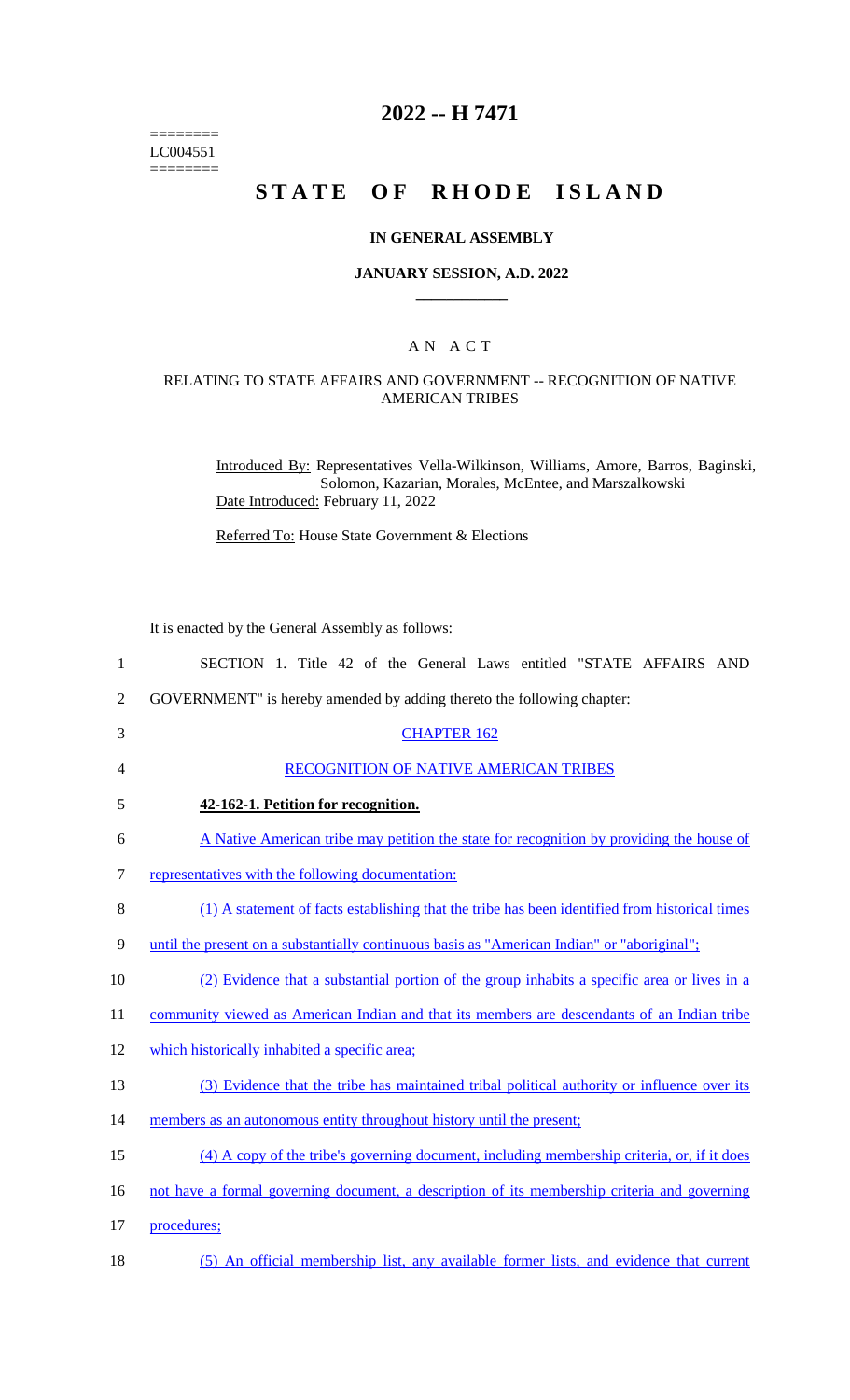- 1 members descend from a historic tribe or tribes that combined into a single autonomous political
- 2 entity;
- 3 (6) Evidence that the tribe consists mainly of people who are not members of an
- 4 acknowledged North American Indian tribe; and
- 5 (7) A statement that the tribe is not the subject of the congressional legislation that has
- 6 terminated or forbidden the federal trust relationship (pursuant to House Concurrent Resolution
- 7 108 (HCR 108) of 1953).
- 8 **42-162-2. Legislative power.**
- 9 The house of representatives has the authority to forward a petition for state recognition to
- 10 the governor for enactment through legislation; however, there are several areas where the
- 11 legislature has the authority to impose restrictions:
- 12 (1) Gaming licensure and/or permission to establish a casino;
- 13 (2) Creation of a state reservation or relinquishment of government land; and
- 14 (3) Approval for state sales tax-free economic development ventures.
- 15 SECTION 2. This act shall take effect upon passage.

======== LC004551  $=$